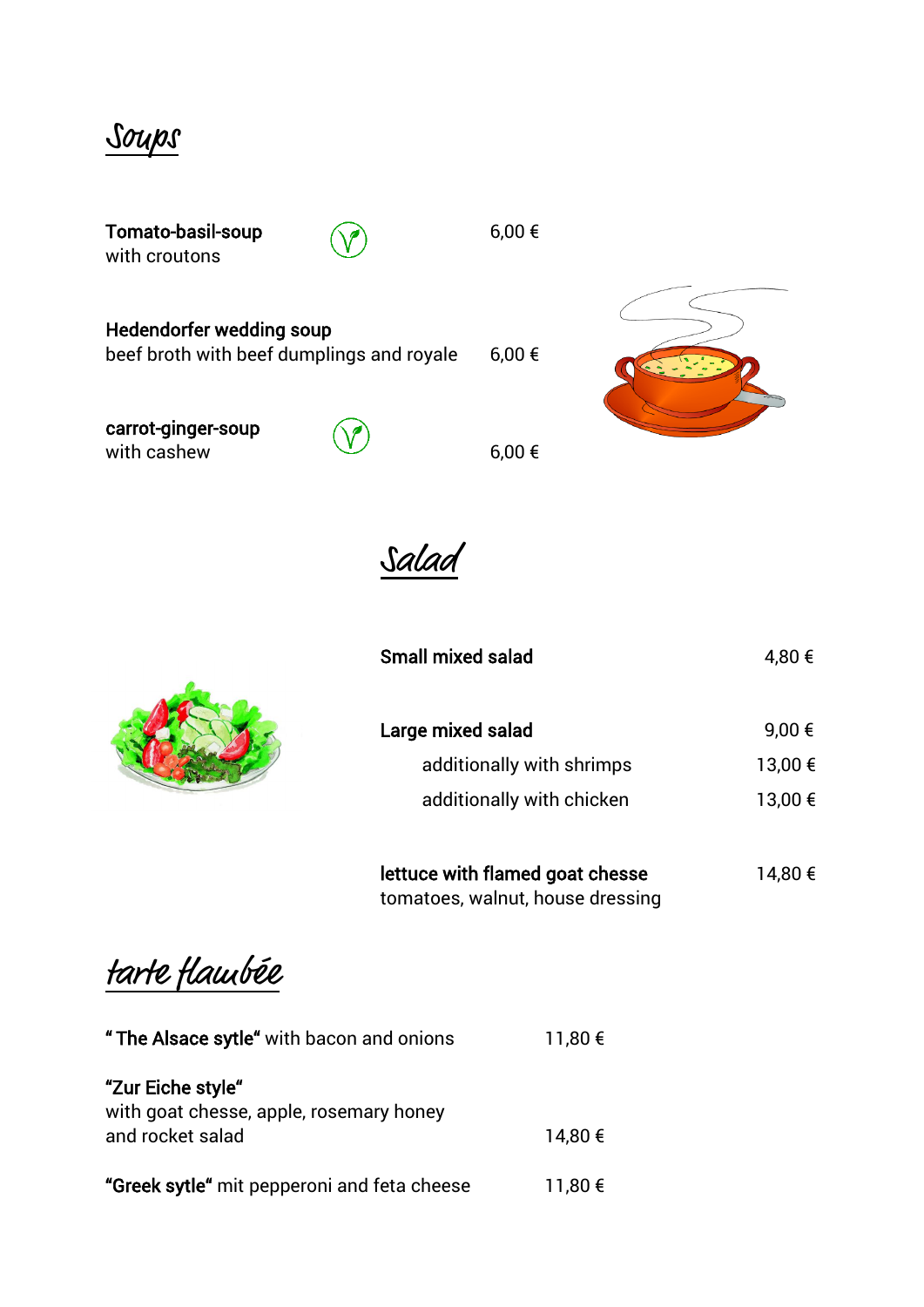Fish dishes

### Filet of pikeperch, fried

with Dijon – mustard sauce, fried potatoes, and a mixed salad 20,80 €

### Fish plate "Zur Eiche"

3 different filets of fish with lemon-hollandaise-sauce, boiled potatoes and cucumber salad 24,50 €

#### "Fishermans breakfast"

| north sea crabs with scrambled egg |         |
|------------------------------------|---------|
| and fried potatoes                 | 19,80 € |



### 3 soused filets of herring, cold

with apples and onions in cream with fried potatoes 16,80  $\epsilon$ 

Vegetarian

| baked potato<br>with fried mushrooms, paprika,<br>zucchini and herbal quark  | 12,50 € |
|------------------------------------------------------------------------------|---------|
| Penne all'arrabbiata<br>in spicy tomatoe-chilisauce,<br>with parmesan        | 12,80 € |
| additionally with shrimps                                                    | 16,80 € |
| vegetable -grain-patty<br>with ratatouille-vegetable and<br>Swiss hash brown | 13,50 € |

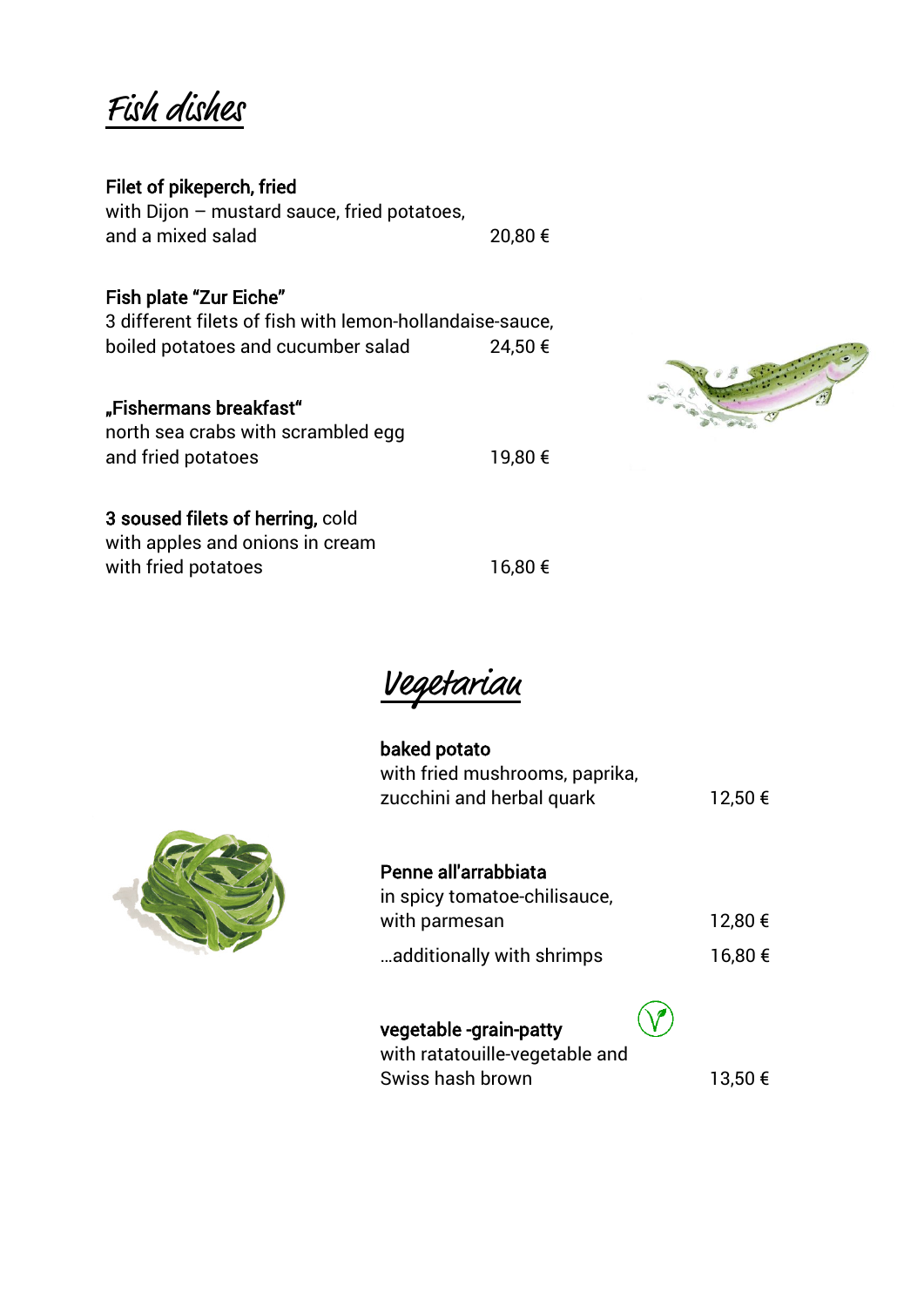Meat dishes

#### Schnitzel of pork

| 23,80 € |                                                     |
|---------|-----------------------------------------------------|
| 24,80 € |                                                     |
|         |                                                     |
|         |                                                     |
|         |                                                     |
|         |                                                     |
|         |                                                     |
|         |                                                     |
|         |                                                     |
|         |                                                     |
|         |                                                     |
|         |                                                     |
|         |                                                     |
|         |                                                     |
|         |                                                     |
| 18,50 € |                                                     |
|         |                                                     |
|         |                                                     |
|         |                                                     |
|         |                                                     |
| 17,80 € |                                                     |
|         | 16,80 €<br>18,50 €<br>18,50 €<br>18,80 €<br>15,50 € |

20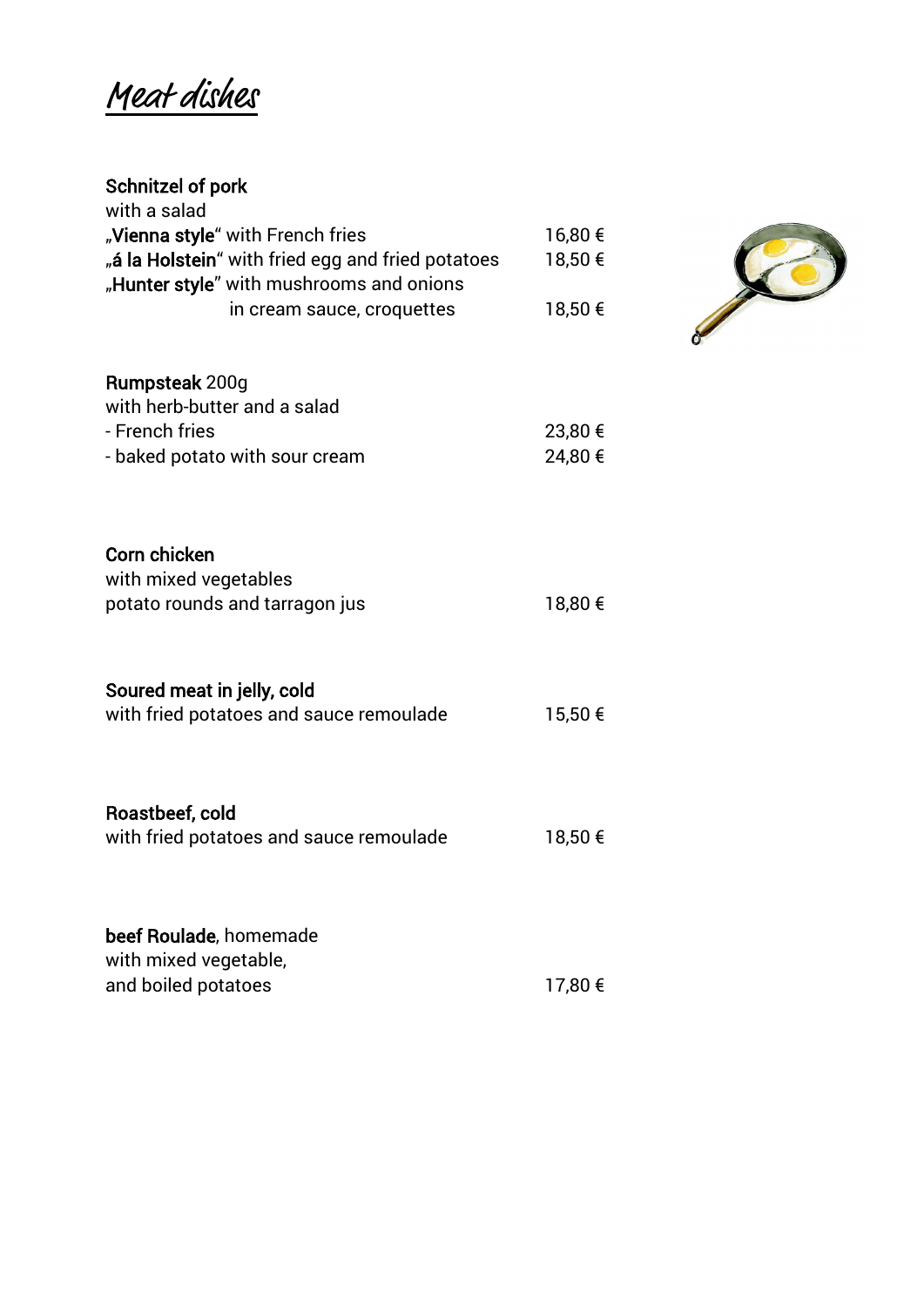